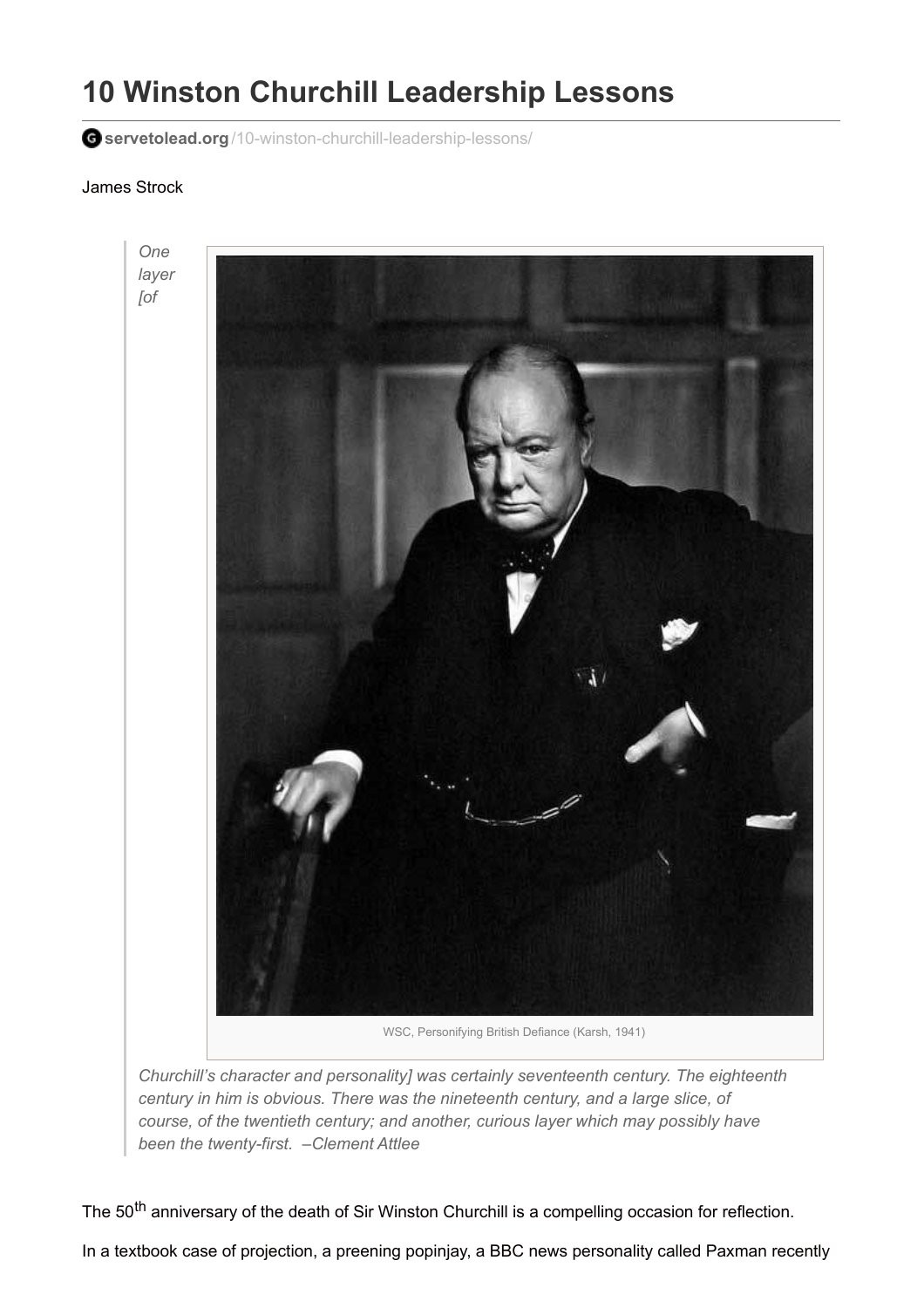dismissed Churchill as a "ruthless egotist, a chancer, and a charlatan."

Paxman and many others have speculated that Churchill could not be elected today.

These and other observations imply that Churchill's leadership example is of limited value in our time. His life and work may provide anecdotes and entertainment, but little elucidation about things that matter.

This is surely wrong.

Winston Churchill's storied, spectacular career holds numerous lessons for 21st century leaders.

## **10 Churchill Leadership Lessons for 21 st Century Leaders**

Among the lessons of Churchill's leadership:

**1. Leaders Are Self-Created.** Winston Churchill was anything but a "self-made man." He was born to the aristocracy at Blenheim Palace. Nonetheless, as much as anyone could be, he was *selfcreated.* He transcended numerous limitations–from an unprepossessing physical endowment to a distracting speech impediment–transforming himself into the heroic mold conjured in his romantic imagination.

This process of self-creation never ended. He was continually evolving in significant ways, not held back by the needs for predictability and consistency that limit so many others. This also enabled him to recover from setbacks that most would have accepted as career-ending.

*[Churchill] was, to a marked extent, forcing himself to go against his own inner nature: a man who was neither naturally strong, nor naturally particularly courageous, but who made himself both in spite of his temperamental and physical endowment. The more one examines Winston Churchill as a person, the more one is forced to the conclusion that his aggressiveness, his courage, and his dominance were not rooted in his inheritance, but were the product of deliberate decision and iron will. –Anthony Storr*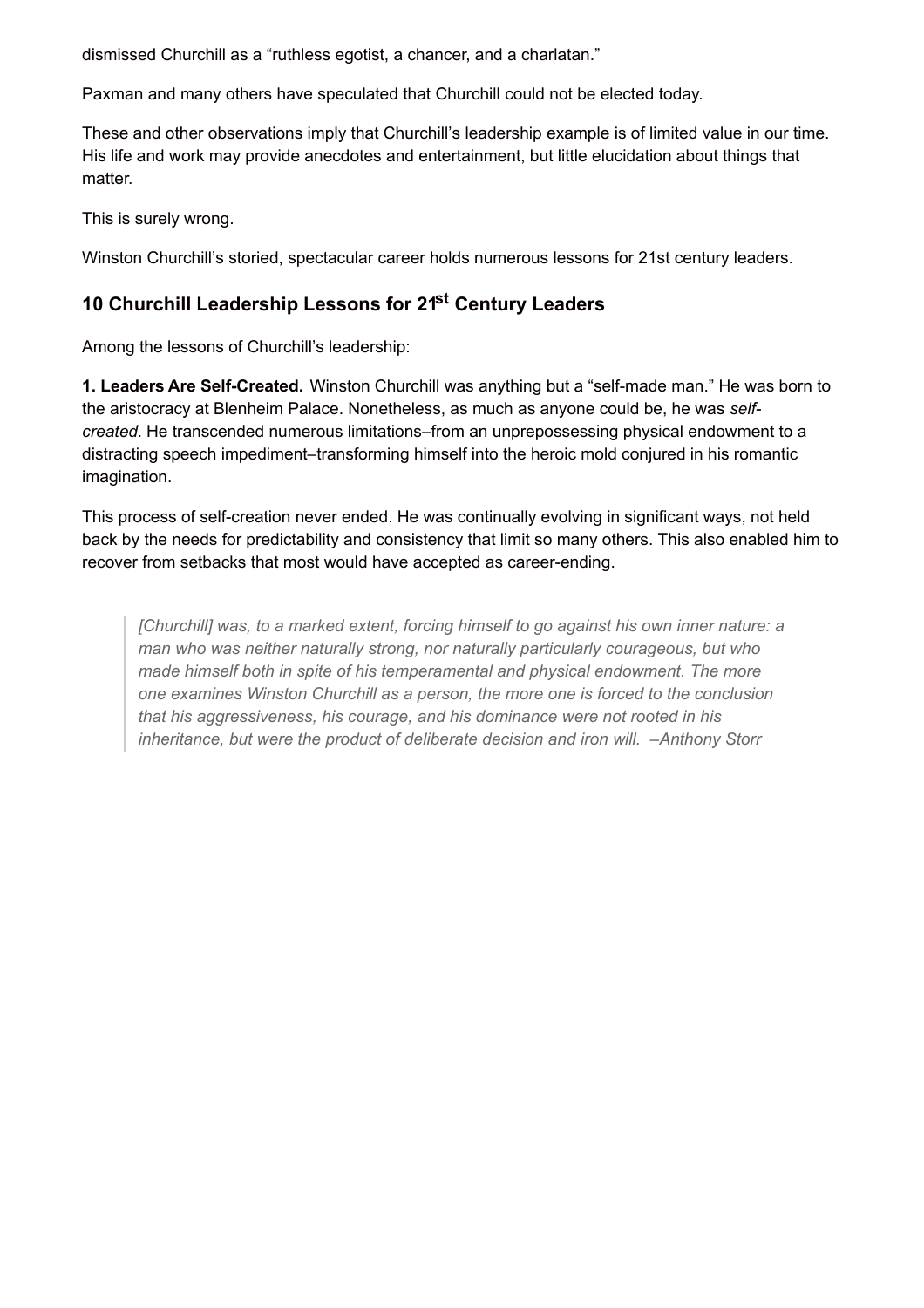

**2. Courage is the First Virtue.** If people were asked to describe Churchill in one word, who can doubt that *courage* would be the anticipated response?

In common with many other effective leaders, he exhibited courage in numerous ways. His career intertwined service as a soldier, a writer, and a politician. The disparate strands were braided tightly in his ultimate contribution, as warlord of the British Empire in the Second World War. His courage continued through his final premiership, in the 1950s, when he sought to broker improved relations between the United States and Soviet Union.

All of his accomplishments can be comprehended as arising from a shared root of courage–advanced through a related trait: audacity.

*Courage is rightly esteemed the first of human qualities because it is the quality that guarantees all others. –Churchill*

**3. Vision Can be Transmitted Faithfully through a Romantic Lens.** From youth, Churchill experienced the world as a cavalcade of heroes and heroines, of pageantry and ritual, of bright colors and vivid renderings. Some of this doubtless arose from the great loneliness he experienced, feeling neglected if not abandoned by a beautiful, vivacious mother and a mercurial, doomed father.

*My mother made the same brilliant impression upon my childhood's eye. She shone for me like the Evening Star. I loved her dearly — but at a distance. My nurse was my confidante. Mrs. Everest it was who looked after me and tended all my wants. It was to her I poured out my many troubles, both now and in my schooldays. –Churchill*

His romantic inclinations are also seen in his description of his marriage to the formidable Clementine Hozier Churchill.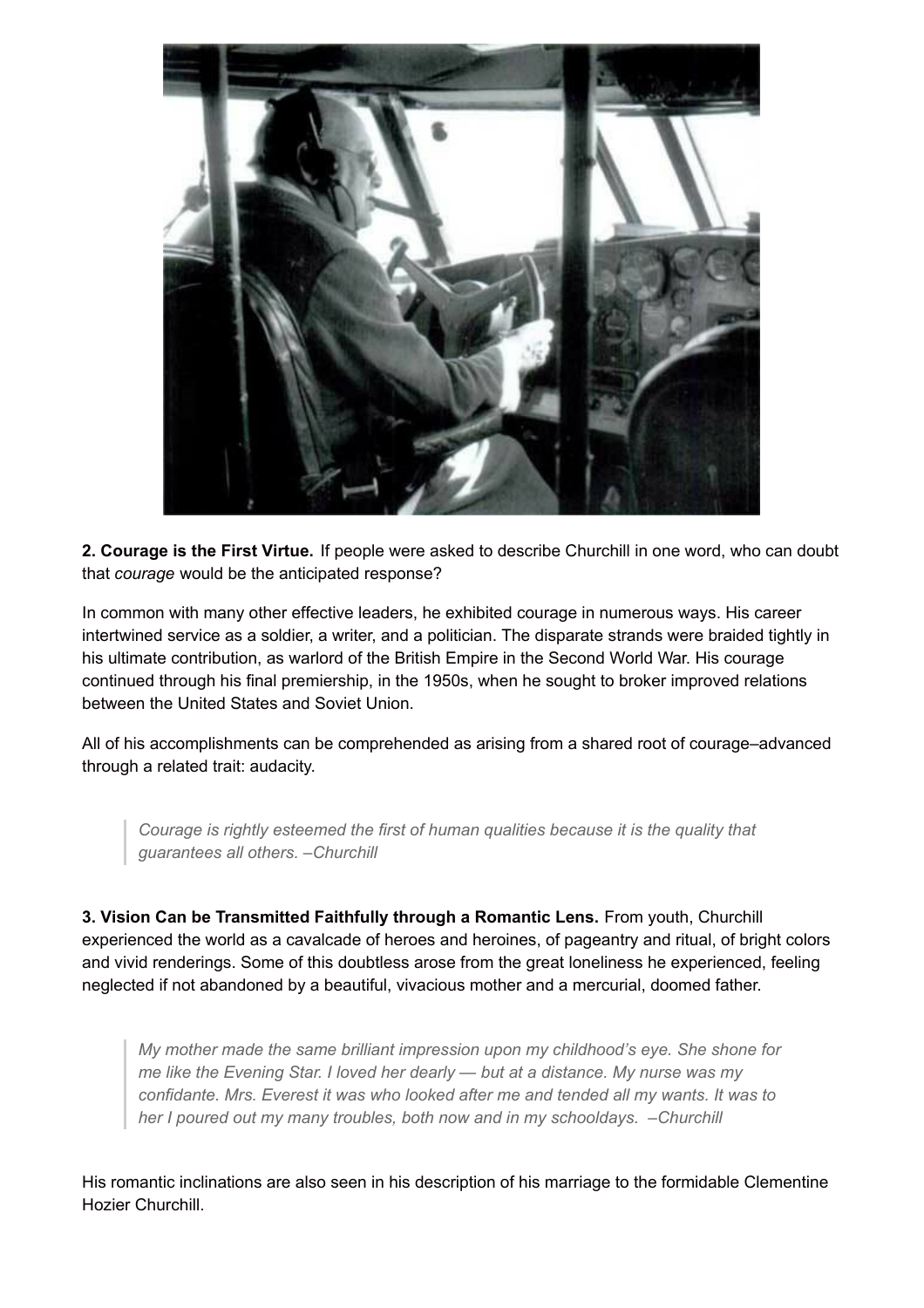*[My marriage] was much the most fortunate and joyous event which happened to me in the whole of my life, for what can be more glorious than to be united in one's walk through life with a being incapable of an ignoble thought? –Churchill*

#### Churchill's romantic conceptions also framed his statecraft.

*Mr. Churchill sees history—and life—as a great Renaissance pageant: when he thinks of France or Italy, Germany or the Low Countries, Russia, India, Africa, the Arab lands, he sees vivid historical images— something between Victorian illustrations in a book of history and the great procession painted by Benozzo Gozzoli in the Riccardi Palace. His eye is never that of the neatly classifying sociologist, the careful psychological analyst, the plodding antiquary, the patient historical scholar. His poetry has not that anatomical vision which sees the naked bone beneath the flesh, skulls and skeletons and the omnipresence of decay and death beneath the flow of life. The units out of which his*

*world is*



Jenny Jerome Churchill, with sons Jack and Winston

*constructed are simpler and larger than life, the patterns vivid and repetitive like those of an epic poet, or at times like those of a dramatist who sees persons and situations as timeless symbols and embodiments of eternal, shining principles. The whole is a series of symmetrically formed and somewhat stylized compositions, either suffused with bright light or cast in darkest shadow, like a legend by Carpaccio, with scarcely any nuance, painted in primary colors with no half tones, nothing intangible, nothing impalpable, nothing half spoken or hinted or whispered: the voice does not alter in pitch or timbre. –Sir Isaiah Berlin*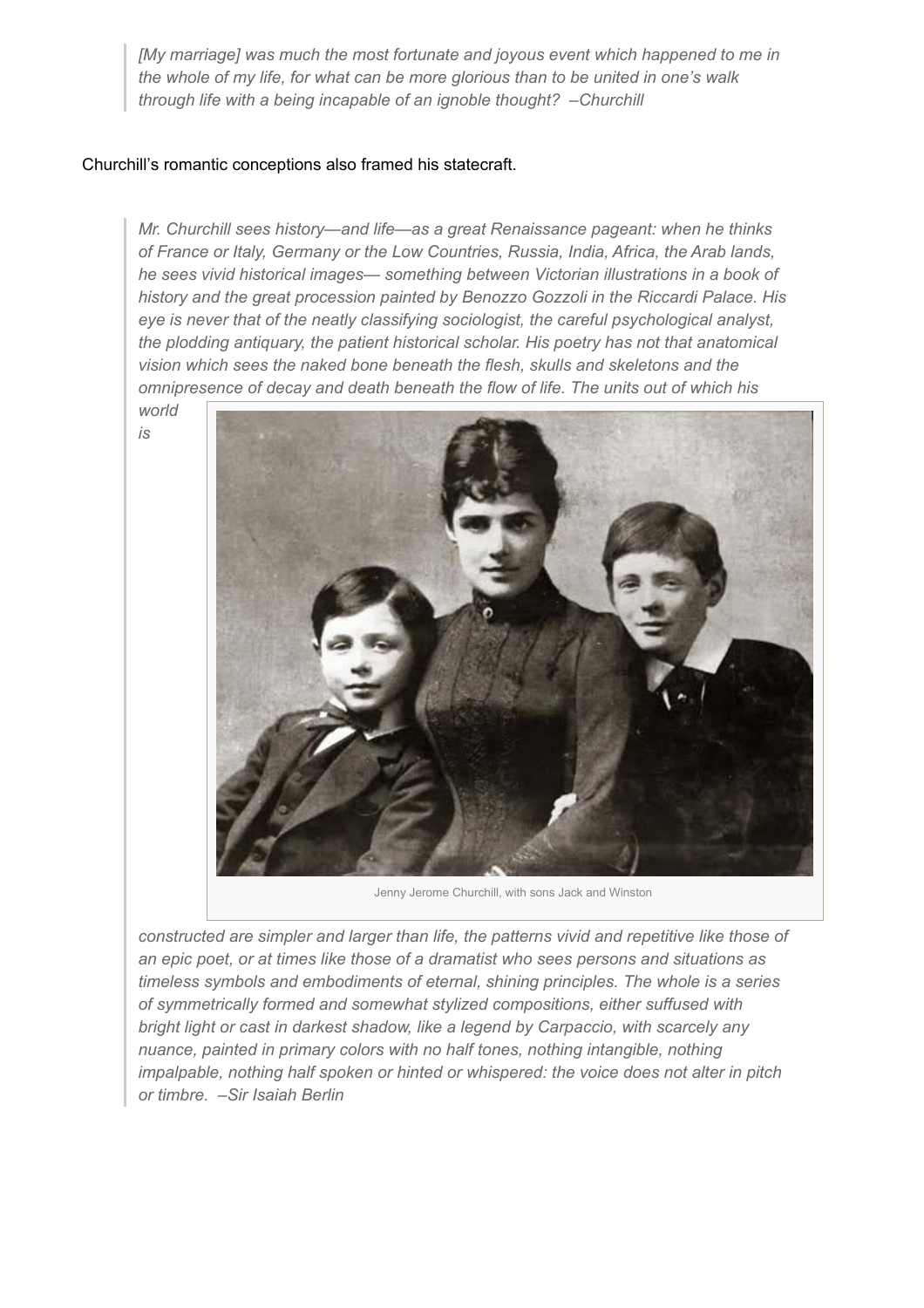

Clementine and Winston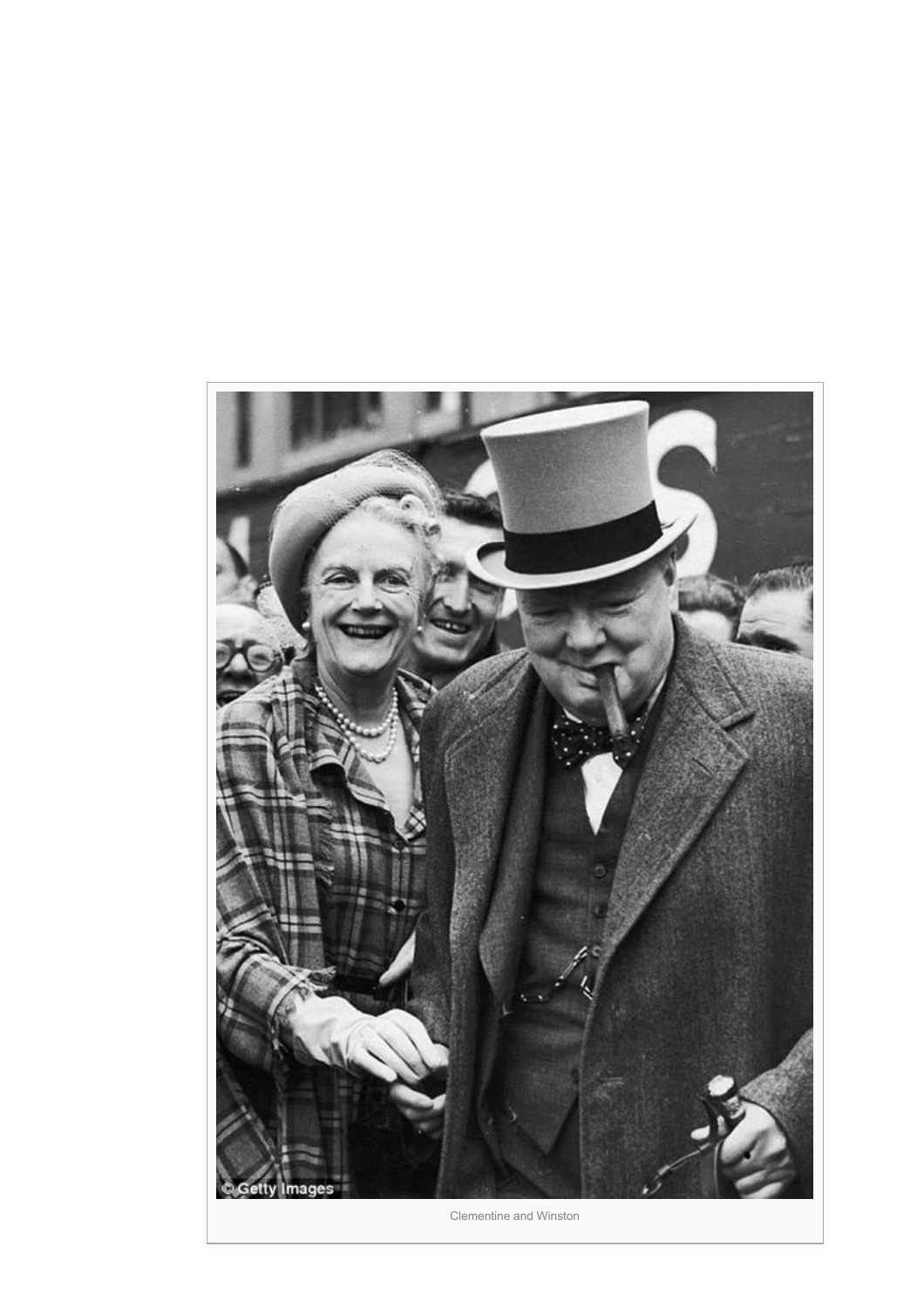

**4. Insight is Superior to Intellect.** Winston Churchill stands as an irrefutable monument to the power of Albert Einstein's dictum:

*The intuitive mind is a sacred gift and the rational mind is a faithful servant. We have created a society that honors the servant and has forgotten the gift.*

Churchill was not university educated. He was nonetheless highly learned, largely self-directed. As a result, his thought processes were not limited by convention. His boundless curiosity and capacity for fascination were not wrested into compliance and conventionality by pedants.

He was notably gifted with insight. His variety of worldly experiences expanded it. His temperament, fortified with the assurance of an aristocrat who reached adulthood during the apogee of the British Empire, impelled him to express his often unexpected points of view.

*Judgment is a fine thing: but it is not all that uncommon. Deep insight is much rarer. Churchill had flashes of that kind of insight, dug up form his own nature, independent of influences, owing nothing to anyone outside himself. Sometimes it is a better guide than judgment: in the ultimate crisis when he came to power, there were times when judgment itself could, though it did not need to, become a source of weakness.*

*When Hitler came to power Churchill did not use judgment but one of his deep insights. This was absolute danger, there was no easy way round. That was what we needed. It was a unique occasion in our history. It had to be grasped by a nationalist leader. Plenty of people on the left could see the danger: but they did not know how the country had to be seized and unified. –C.P. Snow*

Inevitably, the same qualities and independence of thought in the face of received opinion lured Churchill into dubious enterprises and understandings. Notable examples include his obdurate, deadend stance against dominion status for India, and his misguided defense of King Edward VIII amid the crisis prompted by his relationship with Wallis Simpson. Such unreliable judgments reinforced his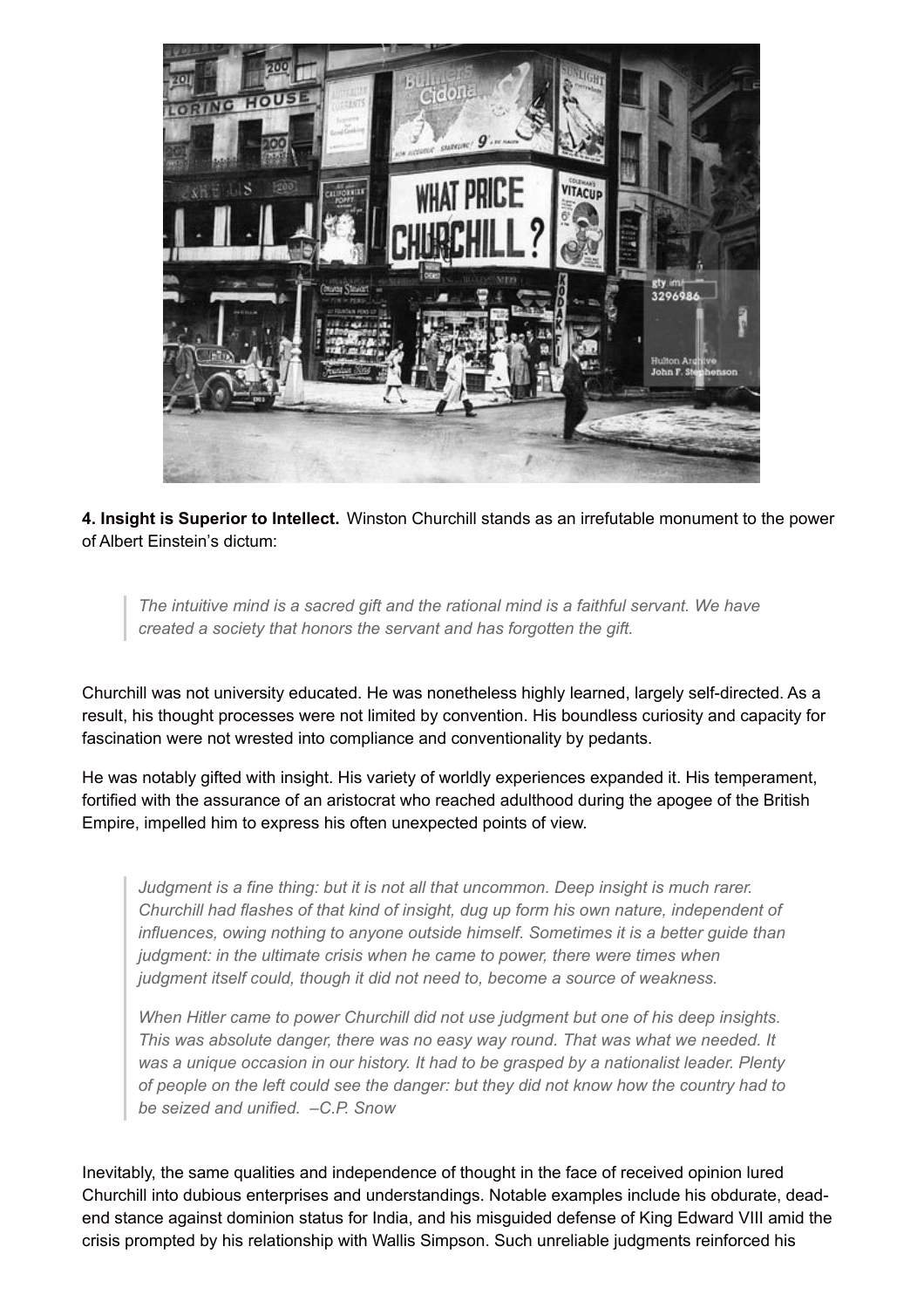political isolation in the 1930s. Tragically, they surely undercut the credibility of his early warnings against the gathering storm in Nazi Germany.

*When Winston's right, he's right. When he's wrong, well, my God. –Birkenhead*

**5. Apply History to Illuminate the Present and Future.** Like **Theodore** Roosevelt (whom he resembled in many ways), Churchill was obsessed with history. He frequently turned to historical events and characters as if they were at his side. In fact, one might well say that they *were*



at his side, coursing through the currents of his preternaturally active mind and imagination. Even as the emerging destiny of Churchill's political project–protecting the survival of the British Empire–stirred his forebodings, his immersion in history enabled him to see far into the future. It made him relentlessly adaptive and innovative–qualities not generally associated with a fundamentally conservative vision.

*History, for Churchill, was not a subject like geography or mathematics. It was a part of his temperament, as much a part of his being as his social class and, indeed, closely allied to it. –J.H. Plumb*

*Mr. Churchill's dominant category, the single, central, organizing principle of the moral and intellectual universe, is an historical imagination so strong, so comprehensive, as to encase the whole of the present and the whole of the future in a framework of a rich and multicolored past. Such an approach is dominated by a desire–and a capacity–to find fixed moral and intellectual bearings to give shape and character, color and direction and coherence, to the stream of events. –Sir Isaiah Berlin*

*Everyone can recognize history when it happens. Everyone can recognize history after it has happened; but it is only the wise person who knows at the moment what is vital and permanent, what is lasting and memorable. –Churchill*

*History will be kind for me, for I intend to write it. –Churchill [attributed]*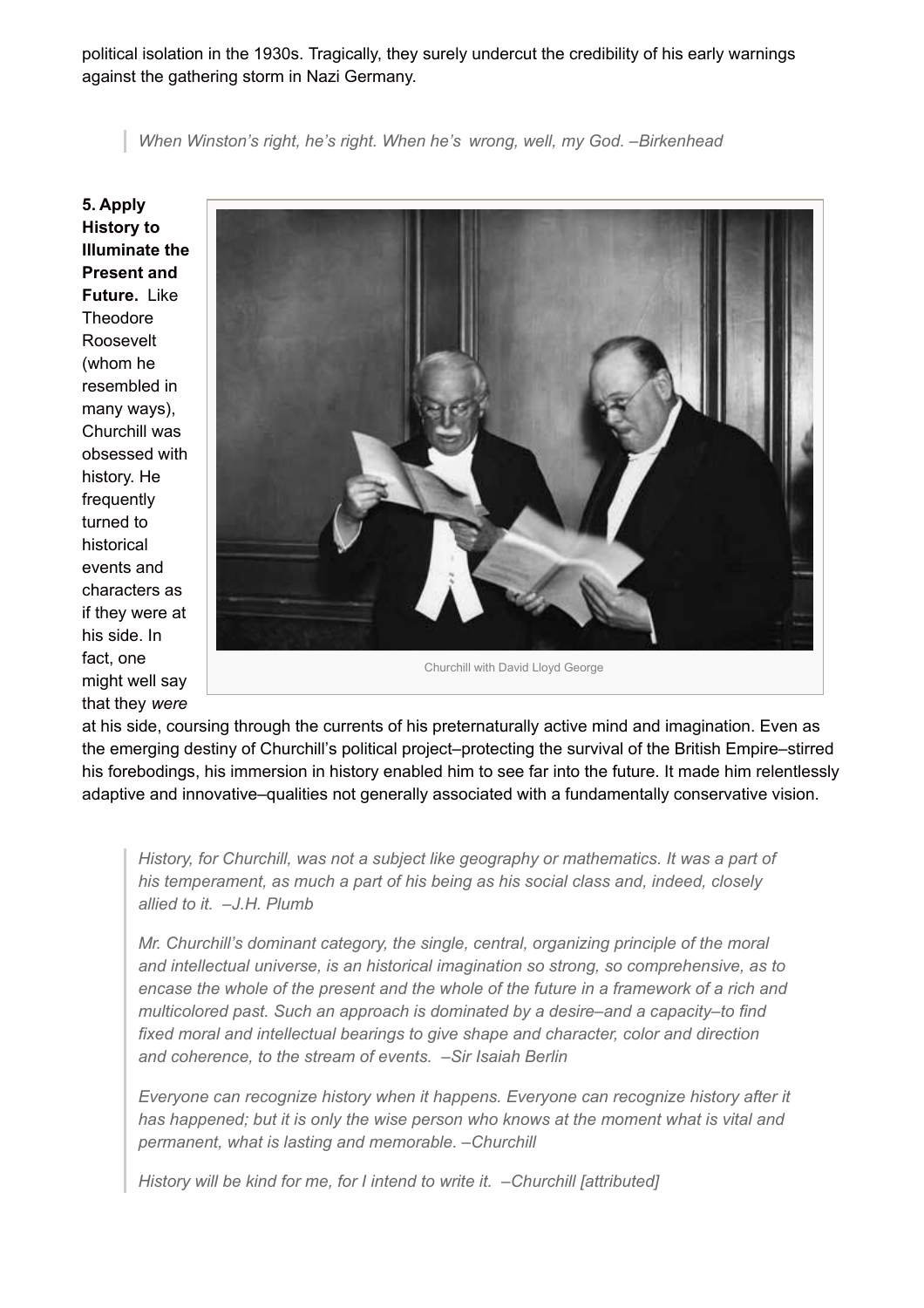

**6. Master the Written Word.** Churchill's early encounters with formal education were in large part unsatisfactory. Nonetheless, it soon emerged that he had gifts of memorization and writing–when his interest and passion were engaged.

His project of self-education included exposure to great English writers. Echoes of Macaulay and Gibbon ring throughout his highly crafted books, essays, and speeches.

Churchill's recognizable writing style at once reflected his thinking, refined it–and, at times, may have hijacked it toward unexpected destinations.

*Writing a book is an adventure. To begin with it is a toy and an amusement. Then it becomes a mistress, then it becomes a master, then it becomes a tyrant. The last phase is that just as you are about to be reconciled to your servitude, you kill the monster and fling him to the public. –Churchill*

*If you cannot read all your books, at any rate handle, or as it were, fondle them–peer into them, let them fall open where they will, read from the first sentence that arrests the eye, set them back on the shelves with your own hands, arrange them on your own plan* so that if you do not know what is in them, you at least know where they are. Let them *be your friends; let them at any rate be your acquaintances. If they cannot enter the*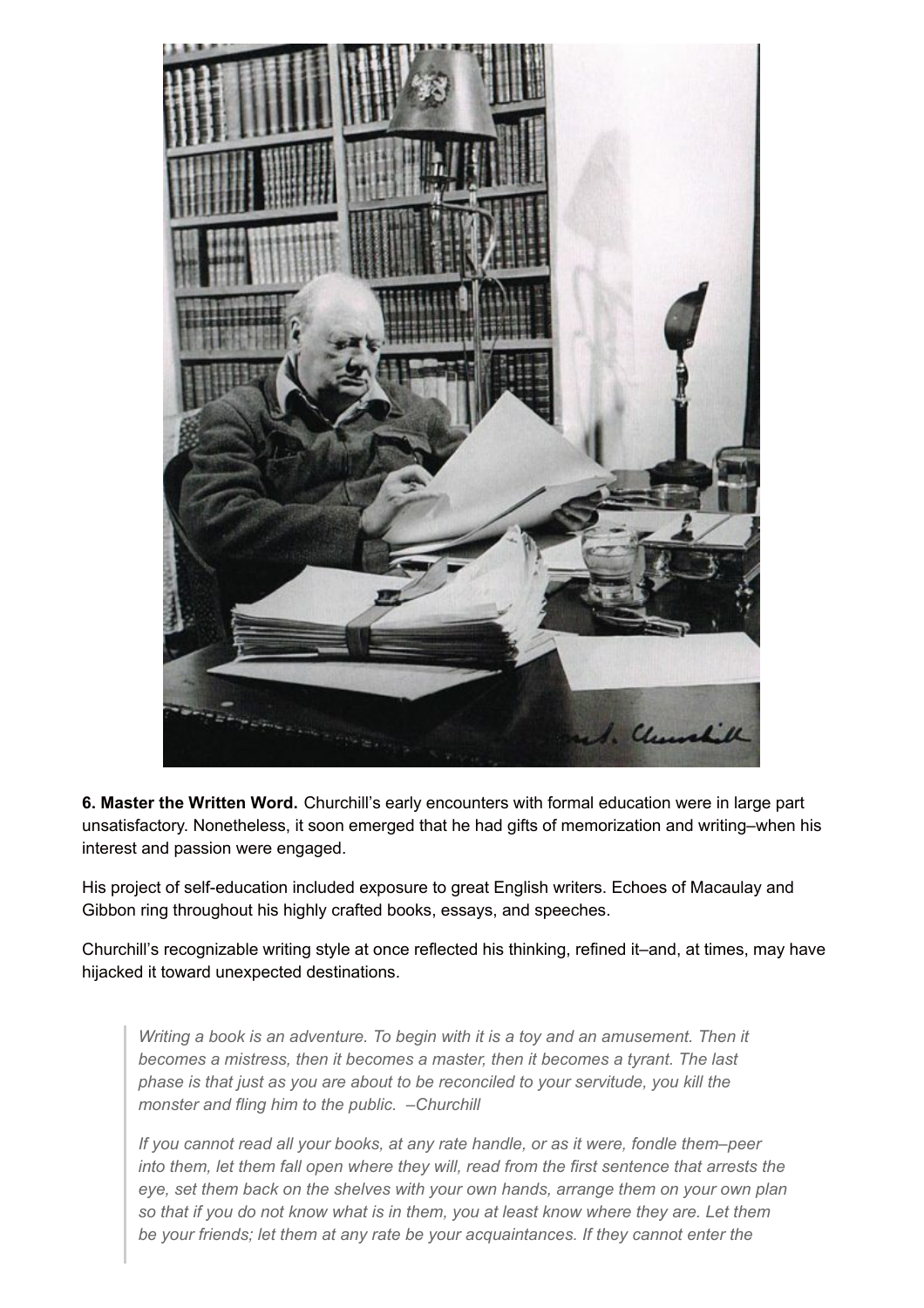

**7. Master the Spoken Word.** It is as a speaker that Churchill achieved his greatest leadership influence. As President Kennedy said, Churchill "mobilized the English language and sent it into battle."

Churchill acknowledged that he was not an orator. He meant that he was not a speaker, such as David Lloyd George, who could connect deeply with a live audience, receiving and responding to their rising emotions. One wonders if this was a lingering result of his hard-earned triumph over a distracting lisp and the concomitant self-consciousness it inevitably engendered.

By contrast, Churchill prepared extensively, speaking to his audiences with methodically crafted ideas and writing. Many of his legendary witticisms turn out, on inspection, to have been premeditated rather than impromptu. The value was created largely in the interplay of Churchill's evolving thoughts and words as he drafted the speech, rather than in the interplay of his relationship with an audience during presentation.

He customarily dictated his writing. He referred to this as living "from mouth to hand."

*It was my ambition, all my life, to be a master of the spoken word. That was my only ambition. –Churchill*

*Of all the talents bestowed upon men, none is so precious as the gift of oratory. He who enjoys it wields a power more durable than that of a great king. He is an independent force in the world. Abandoned by his party, betrayed by his friends, stripped of his offices, whoever can command this power is still formidable. –Churchill*

*Mr. Churchill's carefully composed attitudes as he sits at the corner of the gangway and makes beautiful inflections with his hands when talking to his neighbor tell of the dramatic artist who has nearly ruined a statesman. –Harry Boardman*

*Not only was the content of his speeches wise and right but the were prepared with that infinite capacity for taking pains which is said to be genius. So was his appearance; his attitudes and gestures, his use of all the artifices to get his way, from wooing and cajolery, through powerful advocacy, to bluff bullying–all were carefully adjusted to the need. To call this acting is quite inadequate. What we are speaking of is transformation, a growth and permanent change of personality. –Dean Acheson*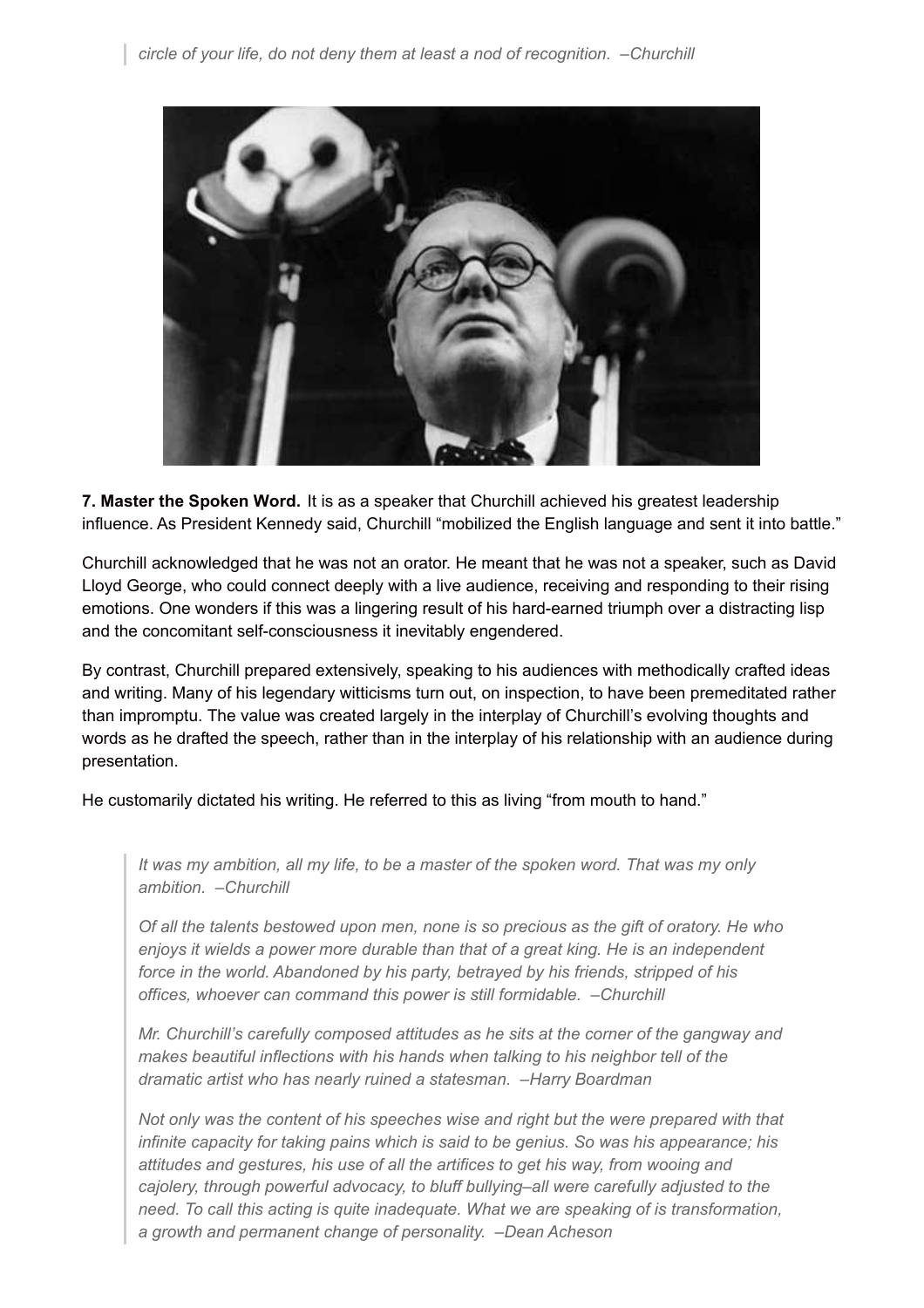

**8. Summon Unconquerable Grit in Oneself–as a Prelude to Inspiring Others.** One might be think of resilience as a notable aspect of Churchill's life and work, though one imagines that he might incline toward a simple, clear, onomatopoetic descriptor such as *grit.*

Churchill's journey of self-creation and self-assertion was marked by ever-greater examples of determination against all odds, against polite and expert opinion–sometimes in the face of rationality itself. The trials and errors might well have been viewed as constituting a failed career–had not fate summoned him to formal leadership in the struggle against Hitler in 1940.

*If you're going through hell, keep going. –Churchill*

*Success is not final, failure is not fatal; it is the courage to continue that counts. – Churchill*

*Continuous effort—not strength or intelligence—is the key to unlocking our potential. – Churchill*

*Never, never, give up. –Churchill*

*[T]he House should prepare itself for hard and heavy tidings. I have only to add that*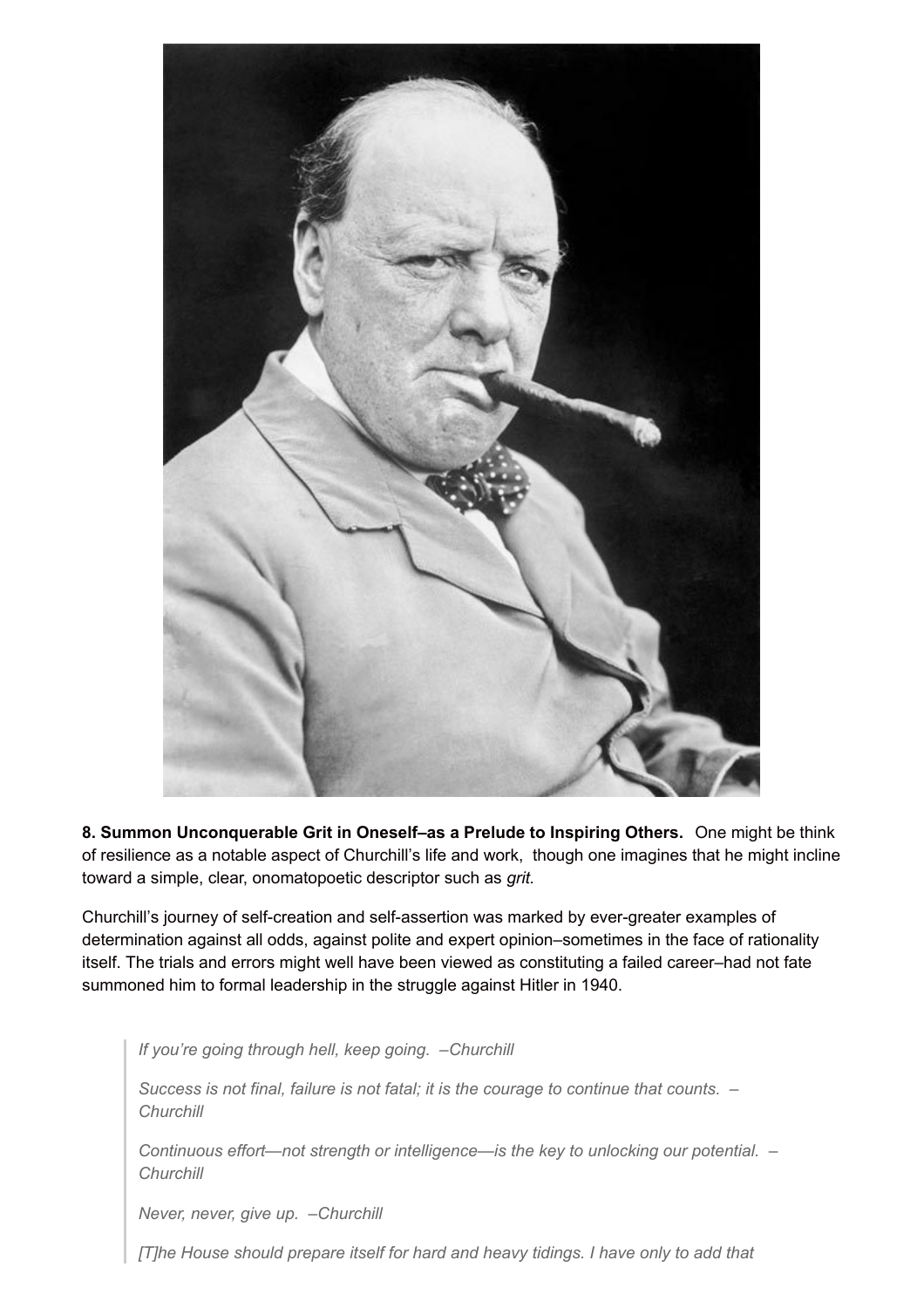*nothing which may happen in this battle can in any way relieve us of our duty to defend the world cause to which we have vowed ourselves; nor should it destroy our confidence in our power to make our way, as on former occasions in our history, through disaster and through grief to the ultimate defeat of our enemies. Even though large tracts of Europe and many old and famous States have fallen or may fall into the grip of the Gestapo and all the odious apparatus of Nazi rule, we shall not flag or fail. We shall go on to the end. We shall fight in France, we shall fight on the seas and oceans, we shall fight with growing confidence and growing strength in the air, we shall defend our island, whatever the cost may be. We shall fight on the beaches, we shall fight on the landing grounds, we shall fight in the fields and in the streets, we shall fight in the hills; we shall never surrender, and if, which I do not for a moment believe, this island or a large part of it were subjugated and starving, then our Empire beyond the seas, armed and guarded by the British Fleet, would carry on the struggle, until, in God's good time, the New World, with all its power and might, steps forth to the rescue and the liberation of the old. –Churchill*

#### **9. Embrace**



**Exuberance.** Churchill battled depressive episodes throughout his life. According to Anthony Storr and others, this was an impetus for his ceaseless activity. Idleness was to be avoided at all costs. So, too, it may lay behind other personality traits, such as his predilection for stimulating company–even as it rendered him vulnerable to mountebanks in his midst.

He embraced exuberance as a fuel for his enthusiasm, which could then be transmitted to others.

In the struggle against Hitler, Churchill was able to combine the bracing realism of the pessimist with the indomitable optimism required to rouse the dispirited, demoralized people he served. His was not the easy optimism of one who had never known failure or misfortune. Rather, it was the hard-earned optimism of one who had proven that he could take a devastating punch–and, against all odds, pull himself off the mat.

*A change is as good as a rest. –Churchill*

*Solitary trees, if they grow at all, grow strong; and a boy deprived of his father's care often develops, if he escapes the perils of youth, an independence and vigor of thought which may restore in after life the heavy loss of early days. –Churchill*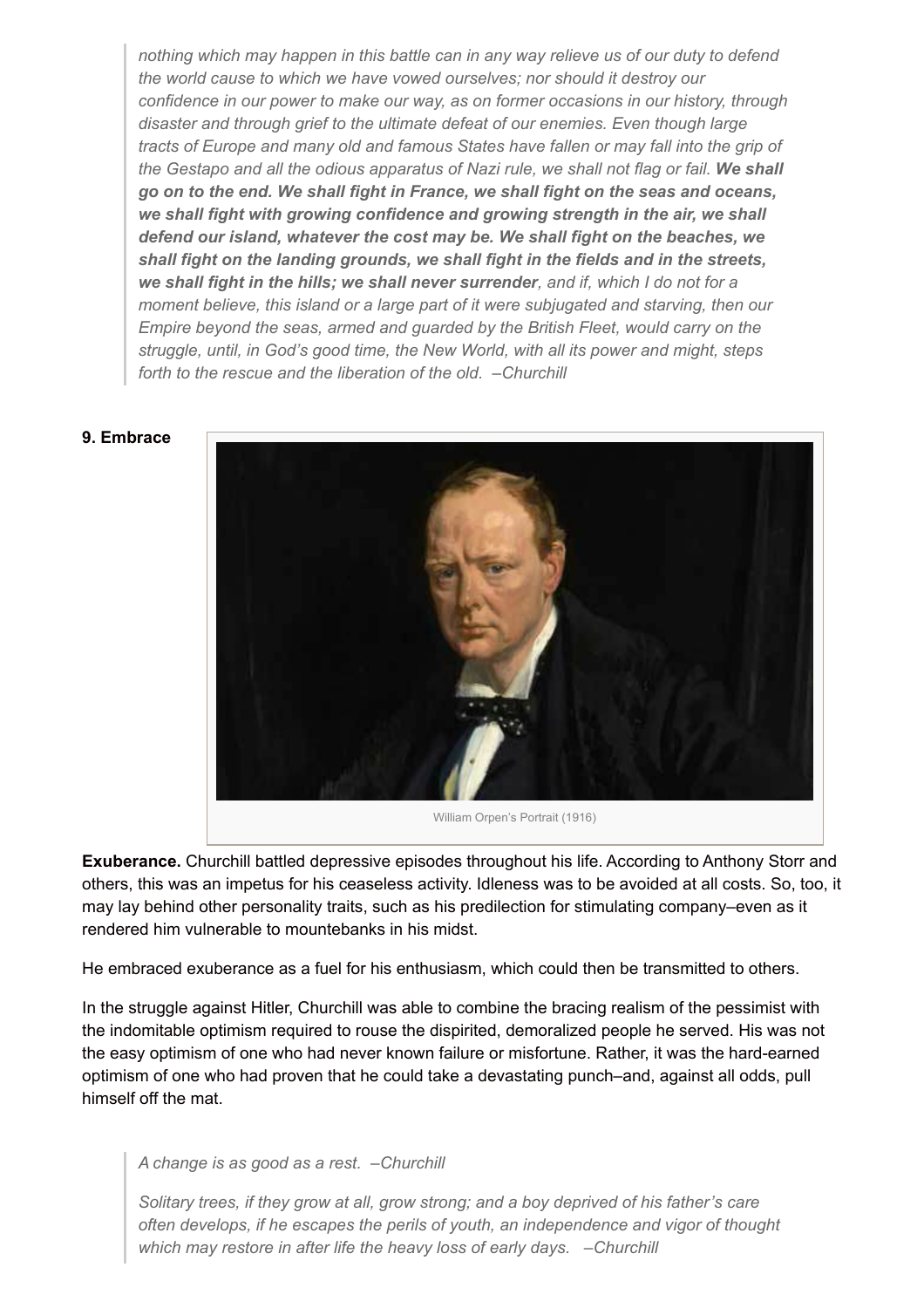*You and I think of Winston as self-indulgent; he has never denied himself anything, but when a mere boy he deliberately set out to change his nature, to be tough and full of rude spirits.*

*It has not been easy for him….Winston has always been a 'despairer.' Orpen, who painted him before the Dardanelles, used to speak of the misery in his face. He called him the man of misery….Winston has always been wretched unless he was occupied. –Brendan Bracken*

## **10. Live and Lead as an**



**Artist.** Churchill epitomizes the leader as performance artist. He strode the world stage with others who were consciously artistic in their approach, including Franklin Roosevelt, de Gaulle, and Hitler.

According to some, his writing may have been, in part, an artistic response to his tendency to depression. Whatever the wellsprings, the results were spectacular. Late in life, he was awarded the Nobel Prize for Literature.

In mid-life, he took up painting.

*I cannot pretend to feel impartial about the colors. I rejoice with the brilliant ones, and am genuinely sorry for the poor browns. When I go to heaven I mean to spend a considerable portion of my first million years in painting, and so to get to the bottom of the subject. But then I shall require a still gayer palette than I get here below. I expect orange and vermilion will be the darkest, dullest colors upon it, and beyond them there will be a whole range of wonderful new colors which will delight the celestial eye. – Churchill*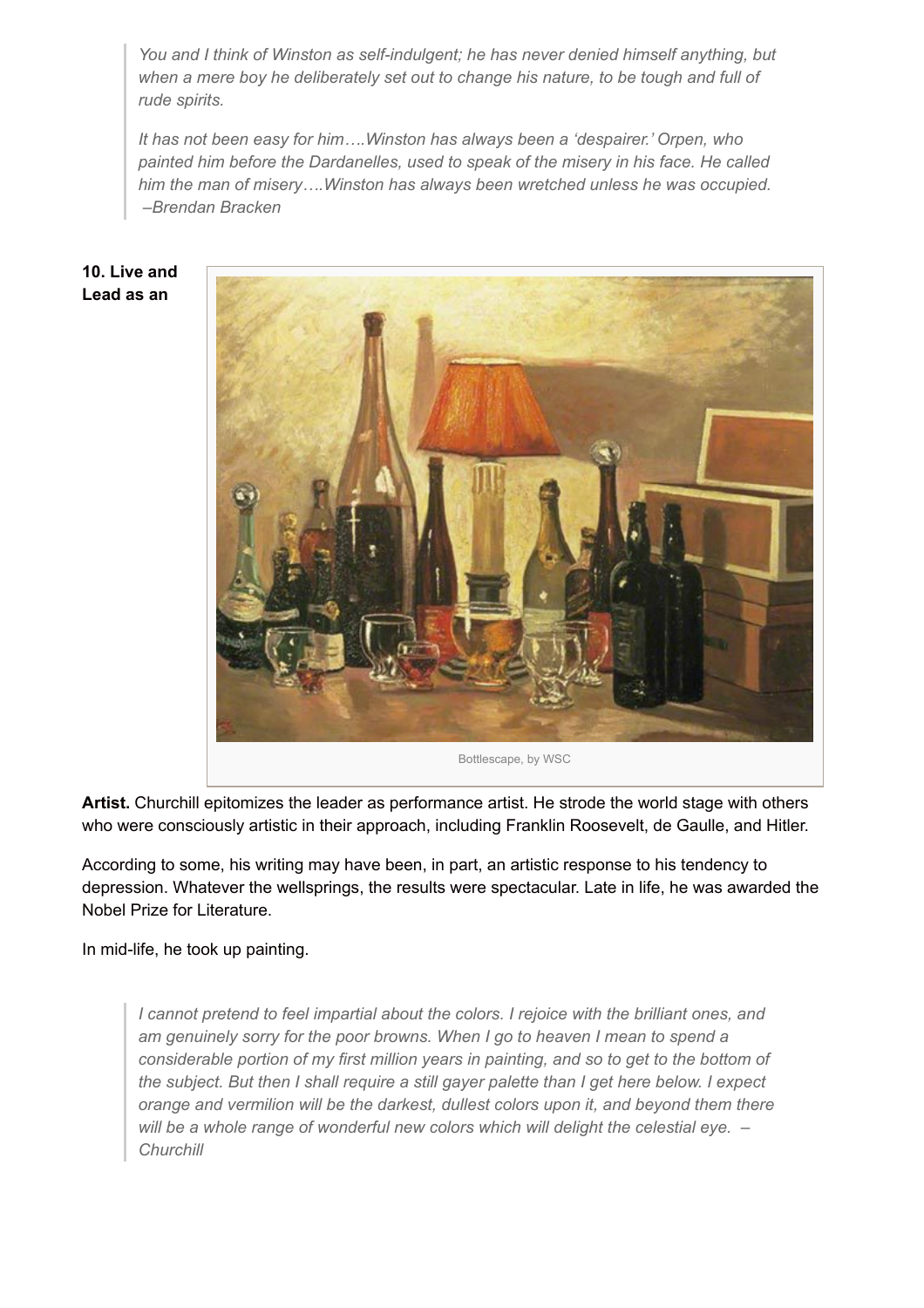

# **Churchill Uniquely Passed the Ultimate Leadership Test**

There is an ultimate test of leadership: *would events have turned out differently but for their service?*

Churchill is one of the rare leaders of history who undoubtedly passes this demanding test. The history of England, the history of Europe—indeed, the history of the world would have turned out differently but for his individual contribution of service in 1940-41.

That is not to say he was always right. He could be disastrously wrong and wrong-headed.

That is not to say he was uniformly successful. By any serious reckoning–including his own–he was not. The means required to save Britain and defeat the Axis powers ensured that many of the arrangements of Churchill's world would be swiftly swept away. Contrary to some of the condescending revisionists of recent years, the gravity and contradiction of these circumstances were not lost on Churchill himself.

## **The Inquest of History**

Geoffrey Best, one of Churchill's most effective recent biographers, concludes:

*By the time Churchill died, Britain was fast turning into a land in which such a man as he was could never again find room to flourish, with a popular culture increasingly inimical to his values and likely therefore not to notice or properly appreciate his achievements….In the years 1940 and 1941 he was indeed the savior of the nation. His achievements, taken all in all, justify his title to be known as the greatest Englishman of his age. I am persuaded that, in this later time, we are diminished if, admitting Churchill's failings and failures, we can no longer appreciate his virtues and victories.*

The notable Cambridge scholar, Sir Geoffrey Elton, put it succinctly:

*There are times when I incline to judge all historians by their opinion of Winston*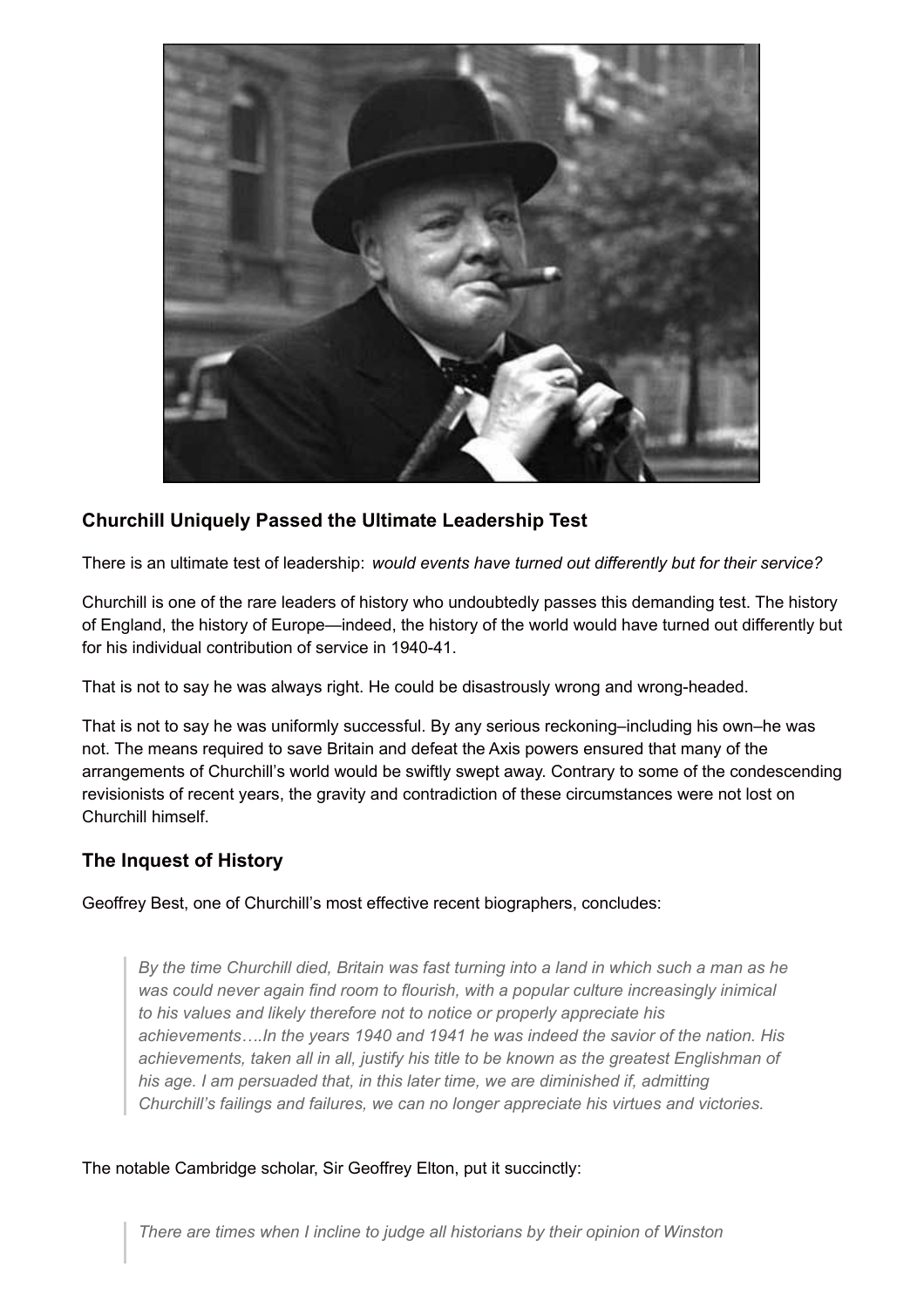*Churchill–whether they can see that no matter how much better the details, often damaging, of man and career become known, he still remains, quite simply, a great man.*

## **10 Winston Churchill Leadership Lessons**